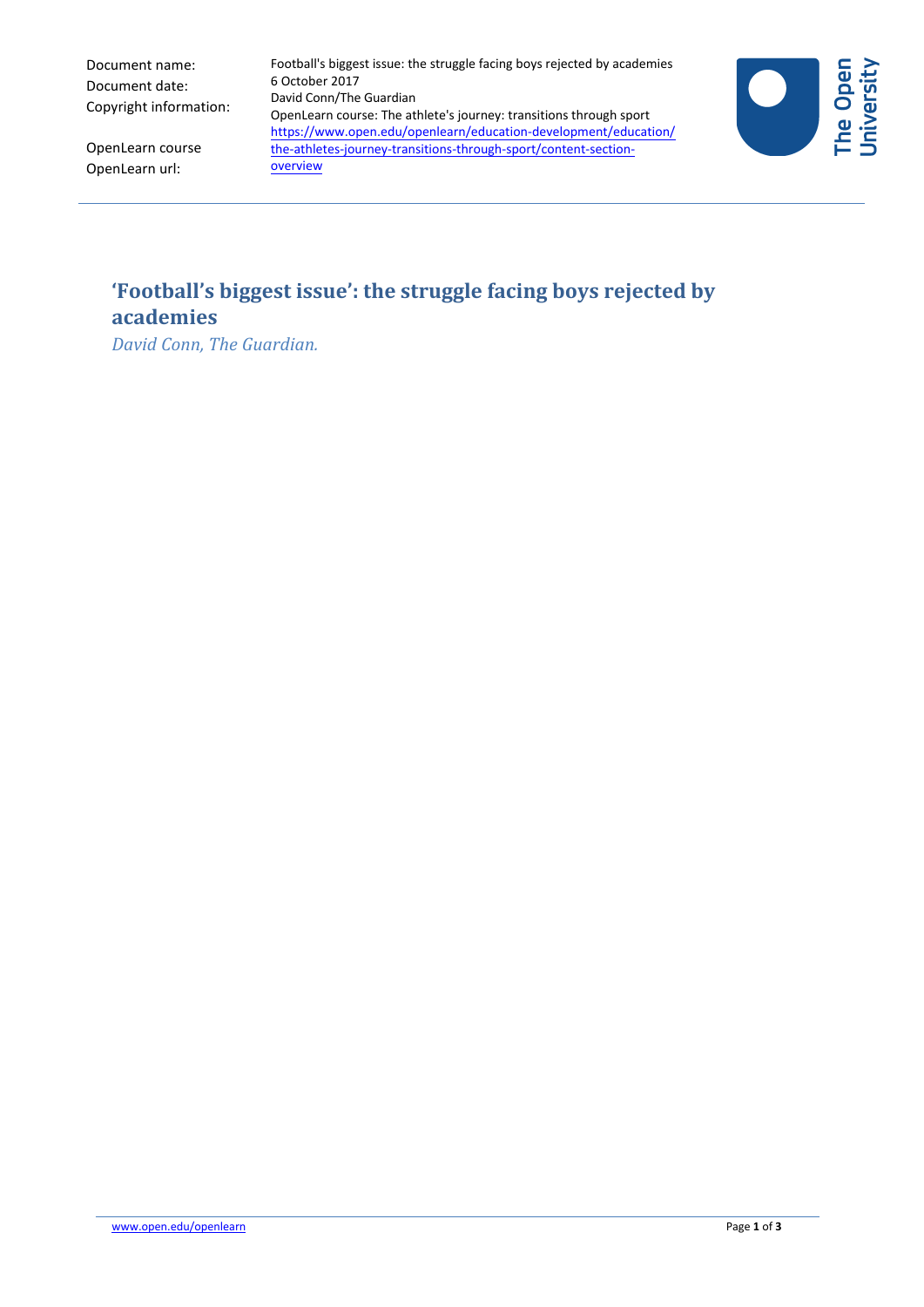In March 2013 a young man killed himself after suffering years of mental health difficulties following his release by a Premier League football club's academy at the age of 16. The summing up by the coroner who presided over the inquest into his death could hardly have been a stronger or more salutary warning about the potential dangers of English football's youth development system.

Relentlessly ambitious and commercialised professional clubs recruit thousands of boys into intensive, four times a week training from the age of eight, in numbers still broadly based on those first sanctioned by the Football Association's 'Charter for Quality' 20 years ago. Hundreds of these boys are released each year, as the clubs narrow their focus on who might have a faint chance of making a career in professional football and becoming a valuable financial asset. Despite the huge numbers housed in this system, currently 12,000 boys, the chinks of first-team opportunities have diminished every year since 1997. In each transfer window, most Premier League clubs overlook their young graduates and instead spend multimillions of pounds on fully formed overseas stars.

The Premier League and Football League adamantly defend the professionalism of their youth processes, coaching and facilities, which have undoubtedly improved since the introduction in 2012 of the Elite Player Performance Plan. Both leagues stress that boys who are taken on for the 16−18 scholarship must continue with education – commonly this is a BTEC sports diploma – and receive a broad range of welfare provision and courses in life skills including emotional wellbeing. The EFL says it is 'supportive of the holistic development of young players', and the Premier League aims 'to support the development of well-rounded young players'.

Fifteen Premier League and nine Championship clubs have Category One EPPP academies and operate under-23 teams, so they report a relatively high number of 18-year-olds given initial professional contracts – 65% last year, according to the Premier League. But Gordon Taylor, chief executive of the Professional Footballers' Association, says that of the boys who make it into the elite scholarship programme at 16, past PFA research has found that five out of six are not playing professional football at 21. Taylor describes this as 'a matter of major concern'. The leagues report that many who are released find their level in non-league football, some go to university or secure scholarships in US colleges, and the LFE says it has examples of former apprentice footballers working as solicitors, accountants, cardiothoracic physiotherapists and radio producers.

The few academic studies based on limited access to clubs and young players have all produced serious concerns. Dr David Blakelock of Teesside University found in 2015 that 55% of players in his study were suffering 'clinical levels of psychological distress' 21 days after being released. Himself previously a youth footballer with Newcastle United and Nottingham Forest, Blakelock says the academy experience can narrow young boys' perspectives into an 'athletic identity', in which they see themselves almost wholly as footballers, so they can suffer 'a loss of self-worth and confidence' when that is taken away.

Chris Platts, whose 2012 doctorate for Chester University was based on questionnaires and interviews with 303 17- and 18 year olds in 21 clubs' academies, says only four have professional contracts now – a drop-out rate of 99%. Platts stresses that there are many well-intentioned, hardworking coaches and welfare officers, and regards the EPPP as a well-considered system, although he cautions that there is a quality gap between the Premier League and clubs lower down. His overriding concerns were that education was not taken seriously enough by many of the young men who believed they were within sight of being footballers, that despite the welfare programmes the academies were a high-pressure, 'unreal' environment, and there was not enough support for players released.